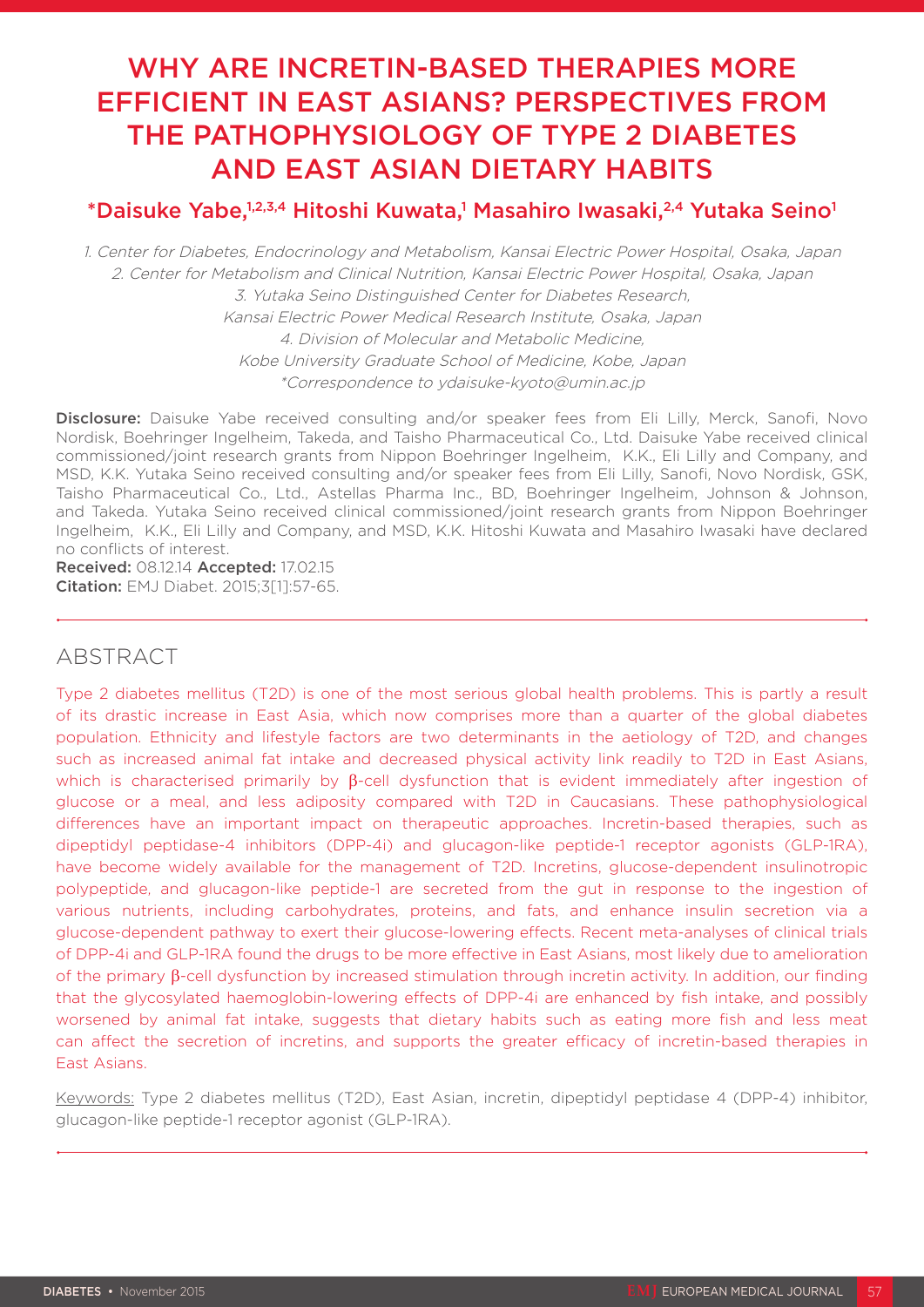### INTRODUCTION

Rapidly increasing Type 2 diabetes mellitus (T2D) is one of the most serious health problems today. The number of patients with diabetes, estimated to be 387 million in 2014, is expected to grow to  $592$  million by 2035,<sup>1</sup> partly due to the drastic increase in East Asian patients, who now comprise approximately one-quarter of the global diabetes population. T2D in East Asian countries is characterised primarily by β-cell dysfunction, which is evident immediately after ingestion of glucose or mixed meal; there is less obesity compared with Caucasians.2-4 Insulin resistance, as indicated by the homeostatic model assessment of insulin resistance (HOMA-IR), is generally higher in Caucasian T2D, while β-cell response, as measured by the homeostatic model assessment of β-cell function (HOMA-β) and insulinogenic index (IGI), is lower in East Asian T2D. These pathophysiological differences in the manifestation of the disease have a crucial impact on the appropriate preventive and therapeutic approaches. Due to reduced β-cell function, insulin secretagogues such as sulfonylureas (SU) and glinides have been used as preferred drugs for the management of T2D in the Japanese population and other East Asian populations. In contrast to their superior effects on T2D in Japanese and East Asian populations, SU and glinides are associated with hypoglycaemia and body weight gain. Recently, incretin-based therapies, such as dipeptidyl peptidase-4 inhibitors (DPP-4i) and glucagon-like peptide-1 receptor agonists (GLP-1RA), have become widely available for T2D management and are used frequently in East Asia. In this article, we revisit the pathophysiology of East Asian T2D with reference to β-cell dysfunction and insulin resistance, together with incretin secretion and action. We also discuss the efficacy of the incretin-based therapies DPP-4i and GLP-1RA in East Asians, and a novel interaction of medical nutritional therapies with the glycosylated haemoglobin (HbA1c)-lowering effect of DPP-4i.

# PATHOPHYSIOLOGY OF T2D IN EAST ASIANS

Historically, the prevalence of T2D among East Asians was low compared with the populations in Western countries, including the USA. Nevertheless, a higher prevalence of diabetes in Japanese Americans compared with the general American

population suggested that Japanese people are not protected from diabetes. Indeed, in the early 1960s, the incidence of diabetes in Hawaii was found to be 20.1 per 1,000 person-years for the Japanese and 7.3 for Caucasians,<sup>5</sup> suggesting that the Japanese might be at special risk of developing diabetes upon exposure to lifestyles in the USA. This notion was further supported by research demonstrating higher rates of glucose intolerance among Japanese Americans living in Hawaii and Los Angeles than among those who lived in Japan.<sup>6</sup> It is now widely accepted that obesity, through its association with insulin resistance, increases the risk of T2D.<sup>7</sup> However, Japanese Americans, who generally have a lower body mass index compared with other ethnic groups, develop diabetes at a rate that is associated with obesity in Caucasians.8 This has been shown recently in East Asians in general.<sup>9</sup>

In the late  $1970s$ , Fujimoto et al.<sup>10</sup> initiated the study of Japanese Americans in Seattle to understand why Japanese Americans so readily developed diabetes. Reported daily calorie intake, although less than that of Caucasians, was comparable between Japanese Americans and the native Japanese, although Japanese Americans consumed fats in amounts similar to those consumed by Caucasians, which were much higher than those in native Japanese people. Thus, Japanese Americans who adopted Western dietary habits including the higher consumption of animal fat showed higher rates of diabetes. This is consistent with the fact that diabetes is rapidly increasing in Japan and across East Asian countries today, together with reduced intake of carbohydrates and increased intake of animal fats (Table 1).<sup>11-15</sup> The apparent high sensitivity of East Asians to Western dietary habits in terms of diabetes development requires further investigation.

T2D is characterised by insulin resistance and impaired insulin secretion. Based mainly on studies of Caucasian subjects, it is proposed that T2D is triggered by insulin resistance that is compensated for initially by increased β-cell response, but which eventually leads to T2D due to exhaustion of pancreatic β-cells.<sup>16,17</sup> As reported by our group and others, Japanese prediabetes and early stage diabetes are characterised by reduced insulin secretion along with lower insulin resistance when compared with Caucasians.18,19 Insulin secretory capacity has been well characterised by HOMA-β and IGI during the oral glucose tolerance test (OGTT) and, to a lesser degree, by acute insulin response during the intravenous glucose tolerance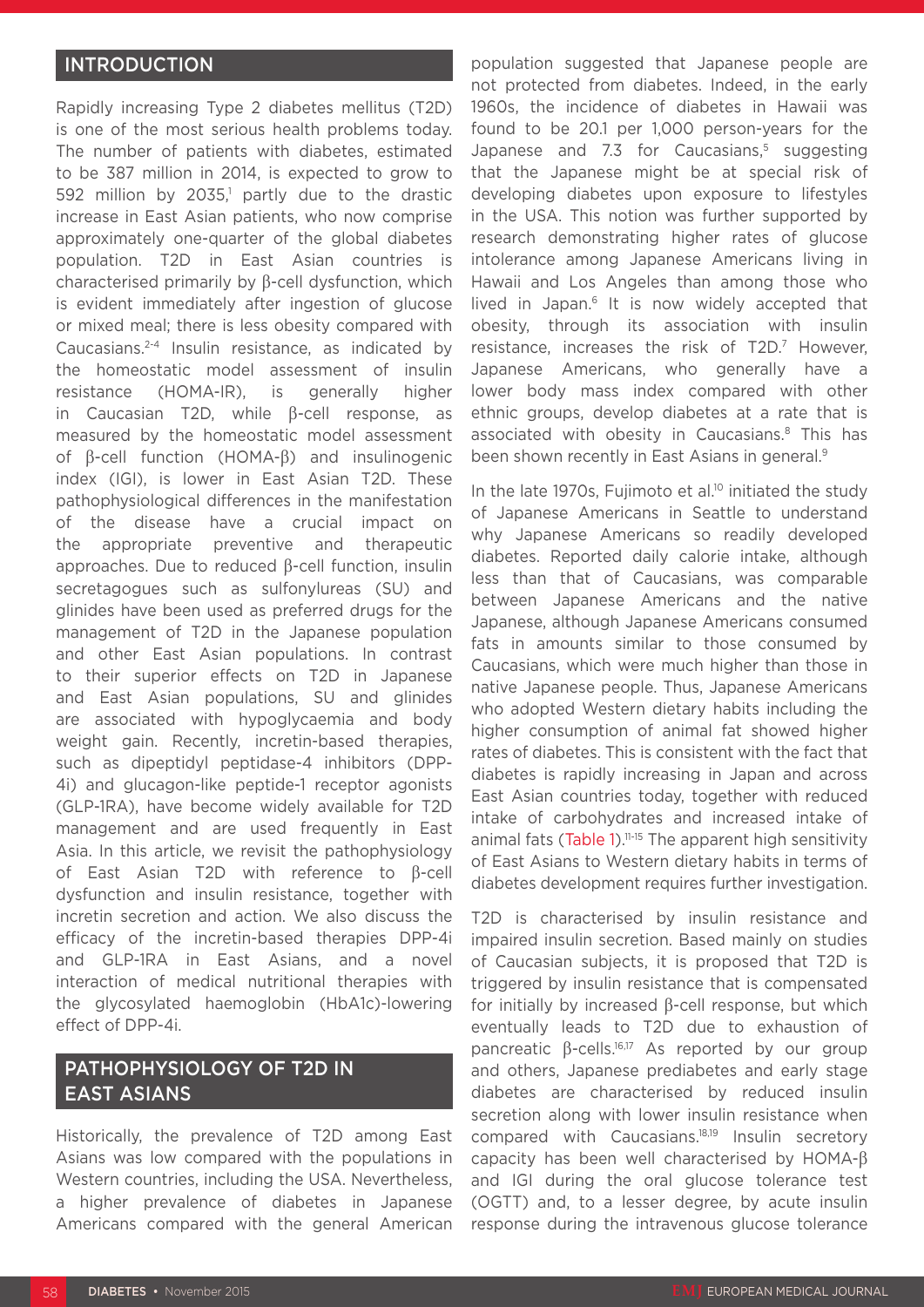test (IVGTT). Our previous studies, from as early as the 1970s, indicated that the insulin response to ingestion of glucose in the Japanese, both in normal glucose tolerance (NGT) and T2D, was much lower than that in Caucasians.<sup>20,21</sup> Later, cross-sectional studies in Japanese subjects with NGT, impaired glucose tolerance (IGT), and T2D confirmed reduced insulin secretion in the Japanese compared with Caucasians.18,21 These studies suggest that the Japanese may be characterised by impaired early phase insulin secretion, as the IGI of Japanese people is lower throughout NGT via IGT to T2D, while the IGI is higher in Caucasians than in the Japanese throughout all stages of glucose tolerance.<sup>18,22</sup>

Reduced IGI has been reported not only in Japanese people but also in other East Asians, such as

Koreans<sup>23</sup> and Chinese<sup>24</sup> (Figure 1). Our previous investigations also suggested that the acute insulin response observed during IVGTT was substantially lower in the Japanese compared with Caucasians.25,26 These findings are supported by important recent studies: 1) systematic review and meta-analysis of insulin response to glucose in IVGTT revealing reduced insulin secretory capacity of East Asians compared with Caucasians and Africans;<sup>27</sup> and 2) OGTT and IVGTT studies in matched cohorts of Caucasian and Japanese individuals revealing reduced β-cell function in the Japanese.28,29 Thus, a reduced insulin secretory capacity, especially during the early phase, is typical of East Asians, and may render them sensitive to the development of diabetes in conditions of over-nutrition.

#### Japan Year of survey 1950 1960 1970 1980 1990 2000 2005 2010 Total energy intake (kcal) 2,098 2,096 2,210 2,219 2,026 1,948 1,904 1,849 Protein (%) 13.0 13.3 14.0 14.2 15.5 16.0 16.2 14.6 Fat (%) 7.7 10.4 18.9 22.6 25.3 26.5 25.1 26.1 Carbohydrate (%) 79.7 76.1 66.6 55.7 56.7 54.6 56.1 56.7 China Year of survey 1952 1962 1970 1982 1992 2000 2004 2009 Total energy intake (kcal) 2,056 1,697 1,978 2,518 2,328 M2,146/F1,941 M2,064/F1,807 M1,943/F1,969 Protein (%) 9.3 9.7 9.6 10.6 11.7 M24.0/F23.7 M24.6/F24.4 M25.5/F24.4 Fat (%) 7.6 5.5 7.4 17.5 22.5 M26.3/F26.4 M26.9/F26.4 M27.8/F29.2 Carbohydrate (%) 83.0 84.8 82.9 71.8 65.8 M58.9/F58.7 M57.8/F58.3 M56.2/F54.9 Korea Year of survey 1969 1979 1989 2000 2005 2010 Total energy intake (kcal) 2,105 2,098 1,871 1,863 1,826 1,691 Protein (%) 12.5 13.3 16.1 16.4 16.6 14.7 Fat (%) 7.2 11.2 13.4 19.7 21.3 20.0 Carbohydrate (%) 80.4 75.3 69.1 63.9 62.1 63.9 USA Year of survey 1950 1960 1970 1980 1990 2000 2005 2010 Total energy intake (kcal) 3,200 3,100 3,300 3,500 3,800 4,200 4,100 4,000 Protein (%) 11.8 11.9 11.9 12.7 12.4 11.8 12.0 12.0 Fat (%) 39.1 40.1 40.1 41.7 39.6 40.9 42.6 42.8 Carbohydrate (%) 52.0 50.1 48.6 46.6 49.3 48.1 47.6 47.4

#### Table 1: Changes in dietary patterns in East Asian countries and the USA.

Data source: The National Health and Nutrition Survey, Japan and The National Nutrition Survey, Japan; China;11,12 Korea;13,14 U.S. Department of Agriculture, Center for Nutrition Policy and Promotion, Nutrient Content of the U.S. Food Supply, USA.

M: male; F: female.

*Reproduced from Yabe et al.15*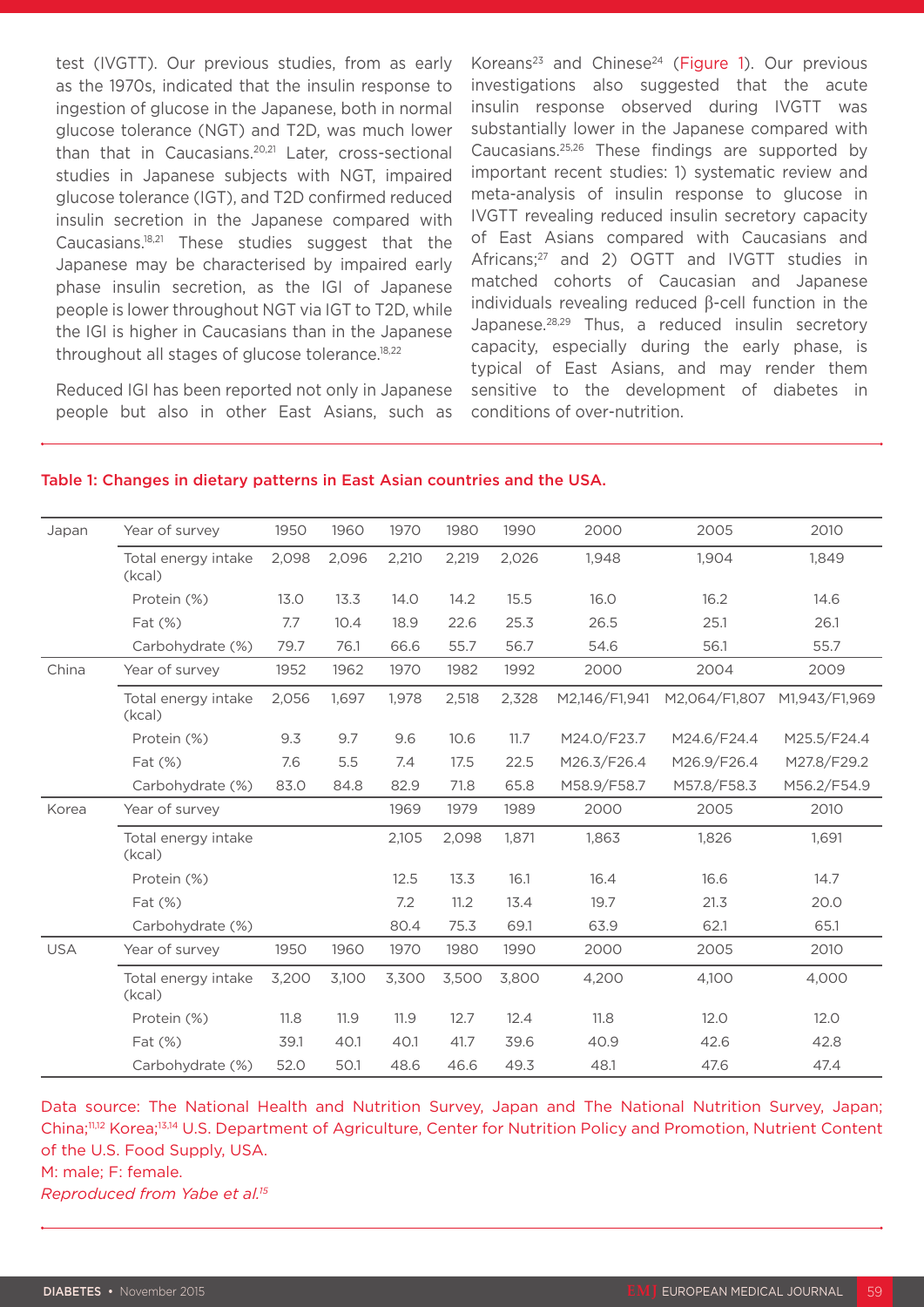Insulin resistance is best characterised by HOMA-IR, to a lesser extent by Matsuda index or insulin sensitivity index composite calculated by OGTT data, and less still by sensitivity index (SI), which is an index of insulin sensitivity derived from IVGTT data calculated by minimal model analysis. Crosssectional studies in Japanese subjects with NGT, IGT, and T2D demonstrated that HOMA-IR is low in the Japanese throughout NGT, IGT, and T2D compared with that of Caucasians.18,22 In addition, Tripathy et al.<sup>22</sup> reported that HOMA-IR increased approximately 2-fold as glucose tolerance deteriorated from NGT to IGT, and 3.6-fold from NGT to T2D, but the change in HOMA-IR in the Japanese from NGT via IGT to T2D is not so drastic.<sup>18</sup> Our previous investigation, using minimal model analysis during IVGTT, also revealed greater preservation of insulin sensitivity in Japanese T2D patients when compared indirectly with Caucasian T2D patients.25,26 These findings are supported by recent studies: 1) systematic review and meta-analysis of SI in IVGTT finding less insulin resistance in East Asians compared with Caucasians and Africans;<sup>27</sup> and 2) studies in matched cohorts of Caucasian and Japanese individuals revealing lower HOMA-IR and Matsuda index, but not higher insulin sensitivity, in the Japanese throughout the different stages of glucose tolerance.28,29

Counterbalance between insulin secretion and insulin resistance is critical for T2D pathogenesis. Being less obese with less insulin resistance, the Japanese have a greater amount of visceral fat in comparison with Caucasians after adjusting for age, gender, and subcutaneous fat,<sup>30</sup> suggesting that Japanese people readily accumulate visceral fat. Recent investigations confirm that East Asians have a higher visceral versus subcutaneous fat ratio despite being less obese with less insulin resistance.31 Thus, a subtle increase in insulin resistance due to visceral fat accumulation may disturb the fine balance with the reduced insulin secretory capacity often seen in East Asians, and could easily trigger the onset of T2D. This model might well explain why there is a higher proportion of isolated IGT in isolated impaired fasting glucose (IFG), IFG/IGT, and isolated IGT in Asia than is found in Europe.32,33 While conversion rates from NGT to T2D via isolated IGT, IFG/IGT, and isolated IGT need to be compared between Asians and Europeans prospectively in the future, the model may also underlie the appearance of diabetes in East Asians who are not nearly as obese

as Caucasians, 9,34 as well as the increased T2D incidence among East Asians, such as Japanese Americans in the USA who consume similar daily energy but significantly more fats than their counterparts in Japan.10 This is consistent with the fact that diabetes is rapidly increasing in Japan and across East Asian countries today, along with a reduced intake of carbohydrates and increased intake of animal fats.

### INCRETIN FOR AMELIORATION OF β-CELL DYSFUNCTION IN EAST ASIANS

Incretin is an important area of research in relation to β-cell function: it has been demonstrated that incretins are responsible for 50–70% of postchallenge insulin secretion in Caucasians.<sup>35,36</sup> The incretins, glucose-dependent insulinotropic polypeptide (GIP) and glucagon-like peptide-1 (GLP-1), are secreted from the gut in response to ingestion of various nutrients including carbohydrates, proteins, and fats, and enhance insulin secretion via a glucose-dependent pathway.35-37 Studies in mice deficient in both GIP and GLP-1 receptors indicate that insulin secretion immediately after oral glucose load is largely dependent on the actions of incretins, $36$  suggesting enhancement of incretin activity to ameliorate impaired early phase insulin secretion. While earlier studies reported reduced GLP-1 secretion and enhanced GIP secretion in Caucasian T2D,<sup>35,36</sup> later studies failed to confirm this, $38-40$  which suggests that incretin secretion may not be involved in the pathogenesis of T2D in Caucasians.

Recently, our group and others have characterised secretions of GLP-1 and GIP among NGT and T2D and found that there are no differences among the two groups in the Japanese<sup>41-43</sup> or Koreans.<sup>44</sup> indicating that incretin secretion per se is not involved in the pathogenesis of T2D in East Asians, similar to the case in Caucasians. However, it is noteworthy that meal-induced secretion of GLP-1 is negligible in the Japanese, $41,45$  and that GLP-1 secretion in response to 75-g OGTT is lower in the Japanese compared with that in Caucasians when measured by the same assay system.<sup>41,46</sup> In addition, very low levels of biologically intact GLP-1 in the Japanese<sup>41-43</sup> might suggest increased dipeptidyl peptidase 4 (DPP-4) activity, although this is partly because recent incorporation of an extraction step improves specificity but reduces the observed measurements of intact GLP-1 within the circulation.45,47 While it has been demonstrated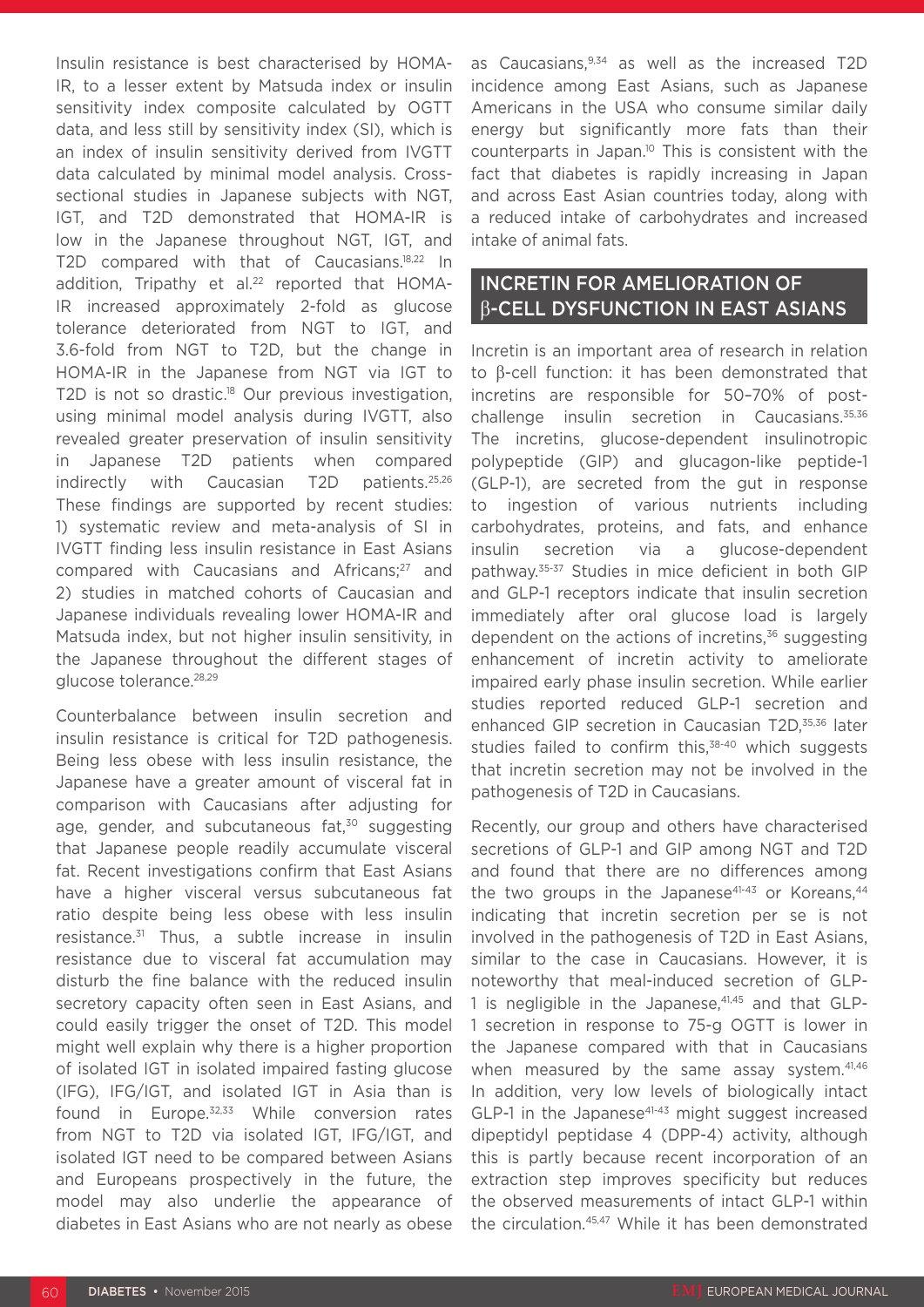that DPP-4 activity is enhanced in T2D,<sup>48</sup> little is known about ethnic differences in DPP-4 activity. Although it remains to be determined whether differences in secretion and/or degradation of GLP-1 contribute to the difference in β-cell function between East Asians and Caucasians, these observations suggest that endogenous and exogenous GLP-1 supplementation by incretinbased therapies, such as DPP-4i and GLP-1RA, might exert greater efficacy in the management of T2D in East Asians. While recent studies suggest that DPP-4i treatment increases the levels of a putative insulin-sensitising adipocytokine and adiponectin,49,50 which might contribute to the greater HbA1c-lowering effects of DPP-4i in Asians and especially in South Asians who often have severe hypoadiponectin,<sup>51</sup> it remains to be investigated in East Asians.

Another difference that may contribute to ethnic variance in insulin secretory capacity could be impaired incretin action, which is a major pathophysiological characteristic of T2D, at least in Caucasians.52-54 Attenuated GIP-induced but not GLP-1-induced insulin secretion is thought to play a role.55 Genetic variants of the GIP receptor have been identified as T2D-susceptible genes by genome-wide gene-association studies, confirming the importance of incretins in T2D progression.56 However, the incretin effect is not impaired in Japanese and Korean T2D patients.44,57 Furthermore, a novel model of the glucosedependent insulinotropic action of incretins shows impairment in obese model rats but not in nonobese diabetic model rats.58 These lines of evidence may reflect the effectiveness of incretin-based therapies among East Asian T2D patients.

### EFFICACY OF INCRETIN-BASED THERAPIES IN EAST ASIANS IS DUE TO PATHOPHYSIOLOGY AND DIETARY HABITS

Incretin-based therapies most likely exert their glucose-lowering effects by ameliorating primary β-cell dysfunction through increased incretin activity.59,60 Incretin-based therapies might therefore show a greater glucose-lowering effect in East Asian T2D, which is characterised by β-cell dysfunction that is evident immediately after ingestion of glucose or mixed meal together with less obesity compared with Caucasians.



#### Figure 1: Reduced early phase insulin secretion in East Asians compared with Caucasians.

Insulinogenic index (∆ insulin 0–30 mins/∆ glucose 0–30 mins) was indirectly compared between East Asians and Caucasians with or without Type 2 diabetes. Blue bars represent subjects with normal glucose tolerance (NGT). Orange bars represent subjects with impaired glucose tolerance (IGT). Red bars represent subjects with Type 2 diabetes (T2D). Images were drawn based on previous publications.<sup>2,18,19</sup>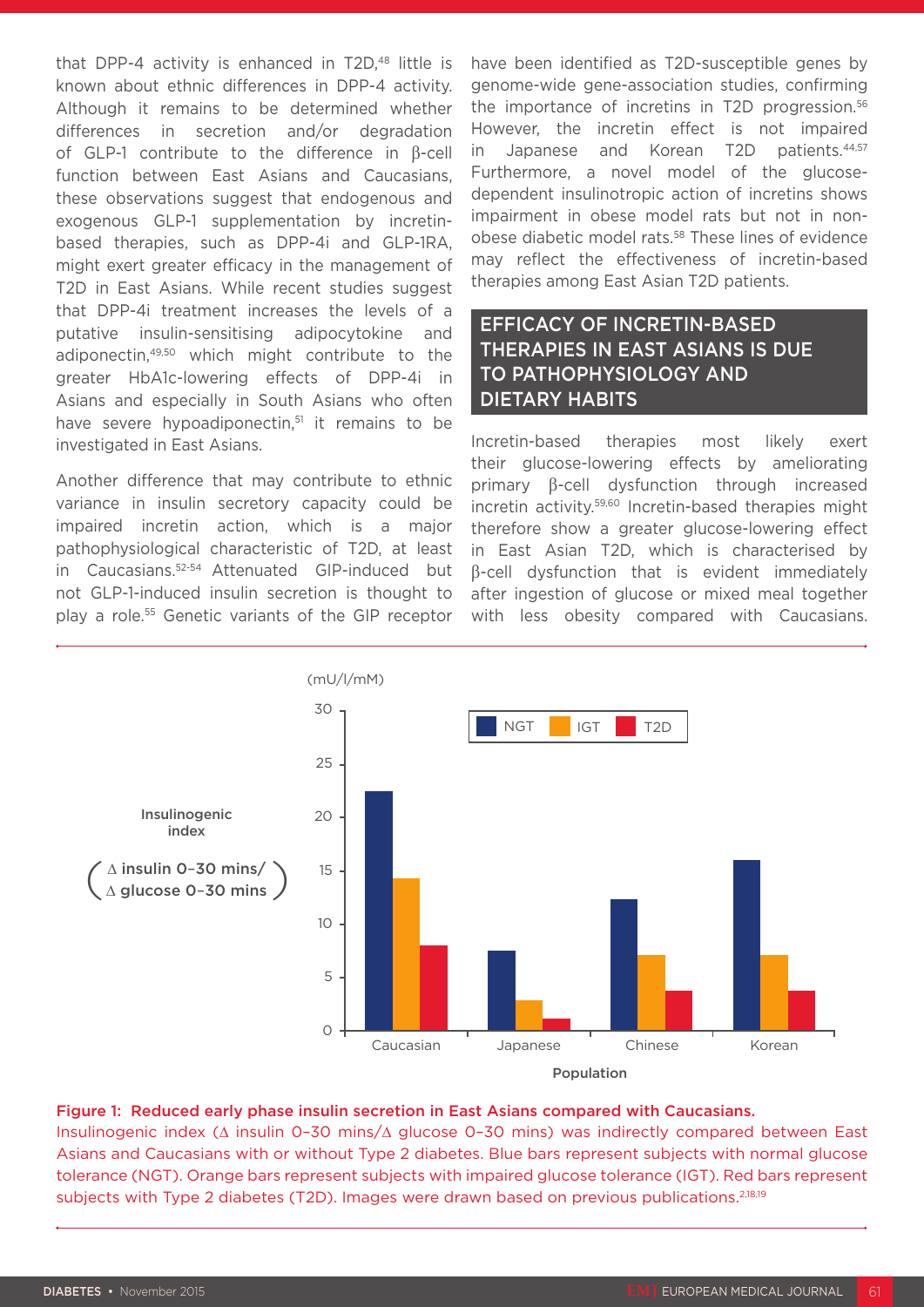|                              | β        | Р      |
|------------------------------|----------|--------|
| Sex                          | 0.065    | 0.621  |
| Age (years)                  | 0.103    | 0.583  |
| Duration of diabetes (years) | 0.119    | 0.402  |
| Baseline HbA1c (%)           | $-0.451$ | 0.005  |
| <b>BMI</b>                   | 0.100    | 0.474  |
| Cereals                      | 0.132    | 0.328  |
| Potatoes and starchy flours  | 0.077    | 0.592  |
| Sugar and sweeteners         | 0.109    | 0.414  |
| <b>Beans</b>                 | 0.262    | 0.075  |
| Nuts and seeds               | $-0.067$ | 0.694  |
| Vegetables                   | 0.160    | 0.391  |
| Fruits                       | 0.014    | 0.940  |
| Mushrooms                    | 0.109    | 0.476  |
| Seaweeds                     | $-0.031$ | 0.842  |
| Fish and seafood             | $-0.475$ | < 0.01 |
| Meats                        | $-0.297$ | 0.077  |
| Eggs                         | 0.057    | 0.720  |
| Milk products                | $-0.343$ | < 0.05 |
| Lipids                       | $-0.002$ | 0.990  |
| Snacks                       | 0.230    | 0.104  |
| <b>Beverages</b>             | $-0.120$ | 0.393  |



#### Figure 2: Association of HbA1c reduction by dipeptidyl peptidase-4 inhibitors and estimated intake of various food categories.

Left: Multiple regression analysis regarding changes in HbA1c levels (∆ HbA1c) by taking into account sex, age, duration of diabetes, body mass index (BMI), baseline HbA1c, and estimated intake of various food categories in 3-day food records of 72 patients with Type 2 diabetes. β denotes standardised regression coefficients. For analysis of changes in HbA1c levels, the correlation coefficient squared was 0.550 and the F value with 15 degrees of freedom was 3.499 for a p value of 0.003.

Right: Correlation between estimated intake of fish and seafood with HbA1c reduction. Among fish and seafood (i.e. seashell, squid and octopus, and crustacean), only the estimated intake of fish showed significant association with HbA1c reduction by single regression analysis (r=−0.62, p<0.01).

HbA1c: glycosylated haemoglobin.

*Adapted from Iwasaki et al.49*

Initially, superior HbA1c-lowering effects were noted in East Asian T2D when outcomes from several clinical trials using various DPP-4i and GLP-1RA were compared between East Asians and Caucasians.36,61 While some retrospective studies could not associate a better response in East Asians,<sup>62</sup> the findings were confirmed by Kim et al.<sup>63,64</sup> and Park et al.<sup>65</sup> in their systematic review and meta-analysis of clinical trials on DPP-4i and GLP-1RA, which showed that the drugs are more effective in East Asians. The greater HbA1clowering effects of incretin-based therapies in East Asians may affirm that β-cell dysfunction has

a greater responsibility for hyperglycaemia in East Asians compared with Caucasians.

Our recent studies have found a possible link between dietary habits and the efficacy of DPP-4i. The HbA1c-lowering effects of DPP-4i are enhanced by fish intake, as estimated by food records and serum levels of eicosapentaenoic acids and docosahexaenoic acids in Japanese T2D patients (Figure 2),<sup>50,51</sup> presumably because nutrients in fish promote GLP-1 secretion. We demonstrated, in a hospital setting, that eating fish before rice enhanced GLP-1 secretion and ameliorated postprandial glucose excursion by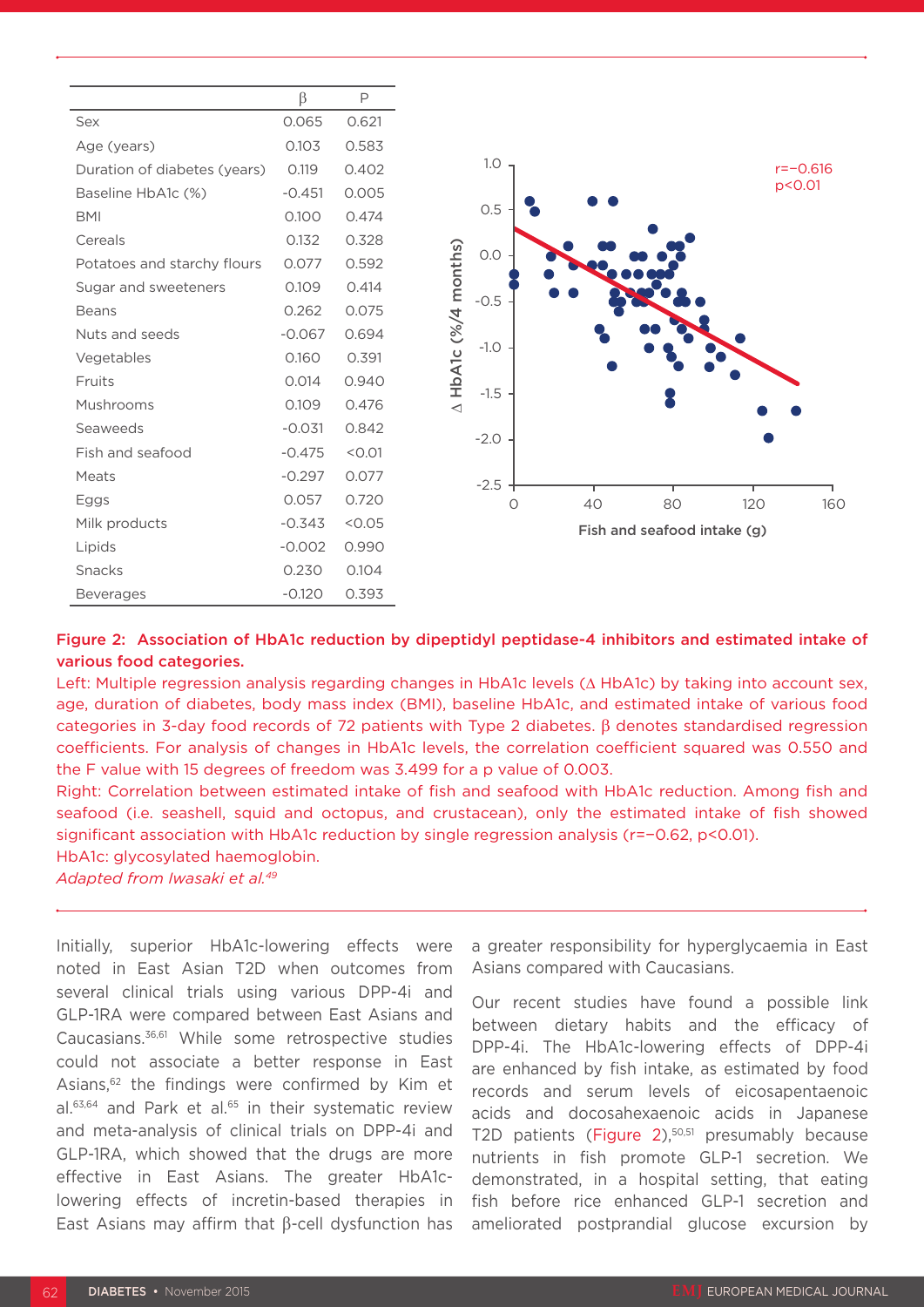improving glucose-induced insulin secretion and delaying gastric emptying in comparison with those eating fish after rice (manuscript in preparation). Similar reversal of rice and meat, which is rich in saturated and mono-unsaturated fats that enhance not only GLP-1 secretion but also that of GIP, failed to ameliorate glucose excursions and therefore might facilitate fat accumulation. Indeed, a small but significant body weight gain, presumably due to enhanced GIP secretion from consumption of saturated and mono-unsaturated fatty acids and increased fat deposition by GIP, and subsequent increase of insulin resistance is associated with deterioration of the HbA1clowering effects of DPP-4i in Japanese T2D patients.65,66 The greater efficacy of DPP-4i in East Asians may be partly due to dietary habits along with lesser insulin resistance and adiposity, and the recent increase in animal fat intake among East Asians may overwhelm the superior HbA1clowering of DPP-4i in future.

### **CONCLUSION**

The profound glucose-lowering effects and low hypoglycaemia risk of incretin-based therapies have made them widely used in non-obese T2D across East Asian countries, especially in Japan. However, safety issues are always in mind. Although incretin-based therapies ameliorate β-cell dysfunction with little hypoglycaemia risk, cases of severe hypoglycaemia were reported when DPP-4i were first introduced in Japan.<sup>67</sup> The estimated incidence of hypoglycaemic coma with the DPP-4i sitagliptin was 16.3 per 1 million patients during the first 6 months after its launch, approximately 6.4-fold higher in Japan than in the USA during the corresponding period. This was partly due to the local use of DPP-4i with SU, which had been widely recommended to improve β-cell dysfunction in Japan.67 Recent studies have detailed the mechanisms underlying severe hypoglycaemia with DPP-4i and SU combinations;<sup>67,68</sup> careful consideration to dose titration and patient education when initiating this combination can avoid this negative outcome. Prospective, randomised controlled trials of incretin-based therapies are in progress to assess potential adverse events, some of which have shown no increased risk of acute pancreatitis or pancreatic cancer.69,70 However, because evidence among East Asians is limited,<sup>71,72</sup> careful observation of patients using incretin-based drugs is highly recommended. In conclusion, incretin-based therapies presently show greater glucose-lowering capacity in East Asian T2D, which is characterised primarily by β-cell dysfunction and less obesity compared with Caucasians. Dietary habits such as eating more fish and less meat can affect the secretion of incretins and enhance the efficacy of incretinbased therapies in East Asians.

### Acknowledgements

The authors thank current and former colleagues in the field and apologise for citing only part of the relevant work due to limited space, and are indebted to many authors for their contributions. The authors deeply appreciate Prof Jia Weiping and Dr Can Pang of Shanghai Jiao Tong University Affiliated Sixth People's Hospital (Shanghai, China), and Prof Mitsuo Fukushima of Okayama Prefectural University (Okayama, Japan), sharing insulinogenic index data in Figure 1. The authors thank Ms Yamane Michiro of Kansai Electric Power Hospital (Osaka, Japan) for her secretarial support. During the preparation of the revision, Sheu et al. have independently conducted an oral glucose tolerance test study among individuals with normal or impaired glucose tolerance as well as diabetes in Taiwan, in which insulinogenic indices were found to be similar to that of Caucasian populations and higher than in Japanese, Korean, and Chinese populations (personal communication from Dr Wayne H-H Sheu of Taichung Veterans General Hospital, Taichung, Taiwan). Multinational, collaborative studies on diabetes pathophysiology, using the same assays and similar cohorts with regard to age and gender, are essential to globally characterise diabetes phenotypes in future. The authors gratefully acknowledge Grant-in-Aid for Young Scientists (B) from Japan Society for Science Promotion and grants for young researchers from Japan Association for Diabetes Education and Care awarded to Daisuke Yabe, as well as grants from Japan Vascular Disease Research Foundation awarded to Yutaka Seino.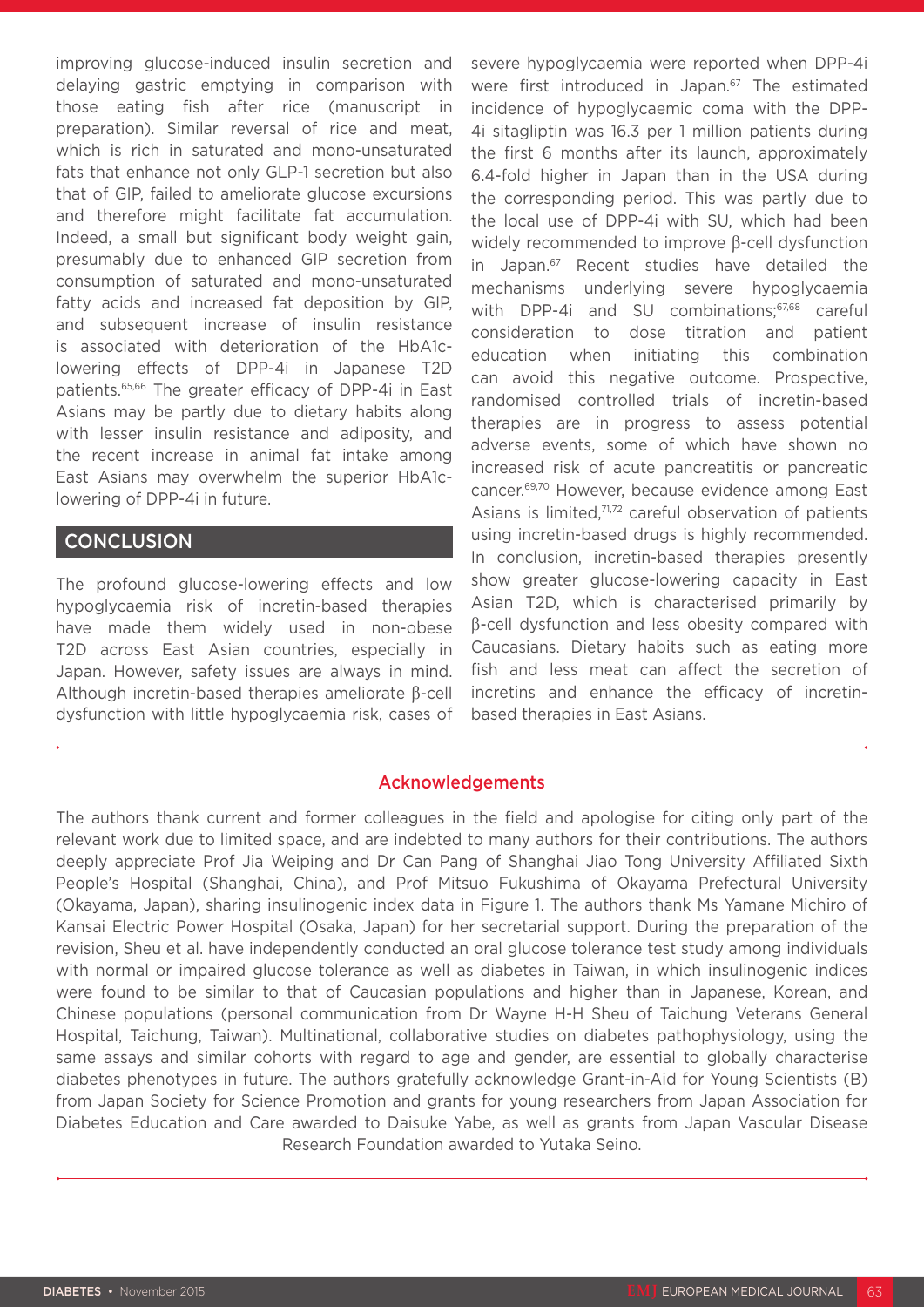#### REFERENCES

1. International Diabetes Federation. IDF Diabetes Atlas update poster, 6<sup>th</sup> edition. Available at: http://www.idf.org/sites/ default/files/Atlas-poster-2014\_EN.pdf. Last accessed: 4 August 2015.

2. Fukushima M et al. Insulin secretion capacity in the development from normal glucose tolerance to type 2 diabetes. Diabetes Res Clin Pract. 2004;66 Suppl 1:S37-43.

3. Chan JC et al. Diabetes in Asia: epidemiology, risk factors, and pathophysiology. JAMA. 2009;301: 2129-40.

4. Ma RC, Chan JC. Type 2 diabetes in East Asians: similarities and differences with populations in Europe and the United States. Ann N Y Acad Sci. 2013;1281:64-91.

5. Sloan NR. Ethnic distribution of diabetes mellitus in Hawaii. JAMA. 1963;183:419-24.

6. Kagan A et al. Epidemiologic studies of coronary heart disease and stroke in Japanese men living in Japan, Hawaii and California: demographic, physical, dietary and biochemical characteristics. J Chronic Dis. 1974;27:345-64.

7. Olefsky JM. LIlly lecture 1980. Insulin resistance and insulin action. An in vitro and in vivo perspective. Diabetes. 1981;30:148-62.

8. McNeely MJ, Boyko EJ. Type 2 diabetes prevalence in Asian Americans: results of a national health survey. Diabetes Care. 2004;27:66-9.

9. Ntuk UE et al. Ethnic-specific obesity cutoffs for diabetes risk: cross-sectional study of 490,288 UK biobank participants. Diabetes Care. 2014;37(9):2500-7.

10. Fujimoto WY et al. Risk factors for Type 2 diabetes: lessons learned from Japanese Americans in Seattle. J Diabetes Investig. 2012;3:212-24.

11. Popkin BM et al. The nutrition transition in China: a cross-sectional analysis. Eur J Clin Nutr. 1993;47(5):333-46.

12. Cui Z, Dibley MJ. Trends in dietary energy, fat, carbohydrate and protein intake in Chinese children and adolescents from 1991 to 2009. Br J Nutr. 2012;108(7):1292-9.

13. Sook M. Food consumption trends and nutrition transition in Korea. Malays J Nutr. 2003;9(1):7-17.

14. Lim H et al. Preservation of a traditional Korean dietary pattern and emergence of a fruit and dairy dietary pattern among adults in South Korea: secular transitions in dietary patterns of a prospective study from 1998 to 2010. Nutr Res. 2014;34(9):760-70.

15. Yabe D et al. β-cell dysfunction versus insulin resistance in the pathogenesis of type 2 diabetes in East Asians. Curr Diab Rep. 2015;15(6):36.

16. Lyssenko V et al; Botnia study group. Predictors of and longitudinal changes in insulin sensitivity and secretion preceding onset of type 2 diabetes. Diabetes. 2005;54:166-74.

17. DeFronzo RA. Pathogenesis of type 2 diabetes mellitus. Med Clin North Am. 2004;88:787-835, ix.

18. Fukushima M et al. Insulin secretion and insulin sensitivity at different stages of glucose tolerance: a cross-sectional study of Japanese type 2 diabetes. Metabolism. 2004;53:831-5.

19. Kadowaki T et al. Risk factors for worsening to diabetes in subjects with impaired glucose tolerance. Diabetologia. 1984;26:44-9.

20. Seino Y et al. Comparative insulinogenic effects of glucose, arginine and glucagon in patients with diabetes mellitus, endocrine disorders and liver disease. Acta Diabetol Lat. 1975;12(2): 89-99.

21. Kosaka K et al. Increase in insulin response after treatment of overt maturity-onset diabetes is independent of the mode of treatment. Diabetologia. 1980;18:23-8.

22. Tripathy D et al. Insulin secretion and insulin sensitivity in relation to glucose tolerance: lessons from the Botnia Study. Diabetes. 2000;49:975-80.

23. Kim DJ et al. Insulin secretory dysfunction and insulin resistance in the pathogenesis of korean type 2 diabetes mellitus. Metabolism. 2001;50:590-3.

24. Pang C et al. Relationship between the level of fasting plasma glucose and beta cell functions in Chinese with or without diabetes. Chin Med J (Engl). 2008;121:2119-23.

25. Taniguchi A et al. Pathogenic factors responsible for glucose intolerance in patients with NIDDM. Diabetes. 1992;41:1540-6.

26. Welch S et al. Minimal model analysis of intravenous glucose tolerance testderived insulin sensitivity in diabetic subjects. J Clin Endocrinol Metab. 1990;71:1508-18.

27. Kodama K et al. Ethnic differences in the relationship between insulin sensitivity and insulin response: a systematic review and meta-analysis. Diabetes Care. 2013;36:1789-96.

28. Møller JB et al. Ethnic differences in insulin sensitivity, β-cell function, and hepatic extraction between Japanese and Caucasians: a minimal model analysis. J Clin Endocrinol Metab. 2014;99:4273-80.

29. Møller JB et al. Body composition is the main determinant for the difference in type 2 diabetes pathophysiology between Japanese and Caucasians. Diabetes Care. 2014;37:796-804.

30. Tanaka S et al. Ethnic differences in abdominal visceral fat accumulation between Japanese, African-Americans, and Caucasians: a meta-analysis. Acta Diabetol. 2003;40 Suppl 1:S302-4.

31. Nazare JA et al. Ethnic influences on the relations between abdominal subcutaneous and visceral adiposity, liver fat, and cardiometabolic risk profile: the International Study of Prediction of Intra-Abdominal Adiposity and Its Relationship With Cardiometabolic Risk/ Intra-Abdominal Adiposity. Am J Clin Nutr. 2012;96(4):714-26.

32. DECODE Study Group on behalf of the European Diabetes Epidemiology Study Group. Will new diagnostic criteria for diabetes mellitus change phenotype of patients with diabetes? Reanalysis of European epidemiological data. BMJ. 1998;317:371-5.

33. Qiao Q et al; DECODA Study Group. Comparison of the fasting and the 2-h glucose criteria for diabetes in different Asian cohorts. Diabetologia. 2000;43:1470-5.

34. Nakagami T et al; DECODE-DECODA Study Group. Age, body mass index and Type 2 diabetes-associations modified by ethnicity. Diabetologia. 2003;46:1063-70.

35. Holst JJ. The physiology of glucagonlike peptide 1. Physiol Rev. 2007;87: 1409-39.

36. Seino Y et al. GIP and GLP-1, the two incretin hormones: similarities and differences. J Diabetes Investig. 2010;1: 8-23.

37. Drucker DJ. Incretin action in the pancreas: potential promise, possible perils, and pathological pitfalls. Diabetes. 2013;62:3316-23.

38. Calanna S et al. Secretion of glucagonlike peptide-1 in patients with type 2 diabetes mellitus: systematic review and meta-analyses of clinical studies. Diabetologia. 2013;56:965-72.

39. Calanna S et al. Secretion of glucosedependent insulinotropic polypeptide in patients with type 2 diabetes: systematic review and meta-analysis of clinical studies. Diabetes Care. 2013;36:3346-52.

40. Nauck MA et al. Secretion of glucagonlike peptide-1 (GLP-1) in type 2 diabetes: what is up, what is down? Diabetologia. 2011;54(1):10-8.

41. Yabe D et al. Little enhancement of meal-induced glucagon-like peptide 1 secretion in Japanese: comparison of